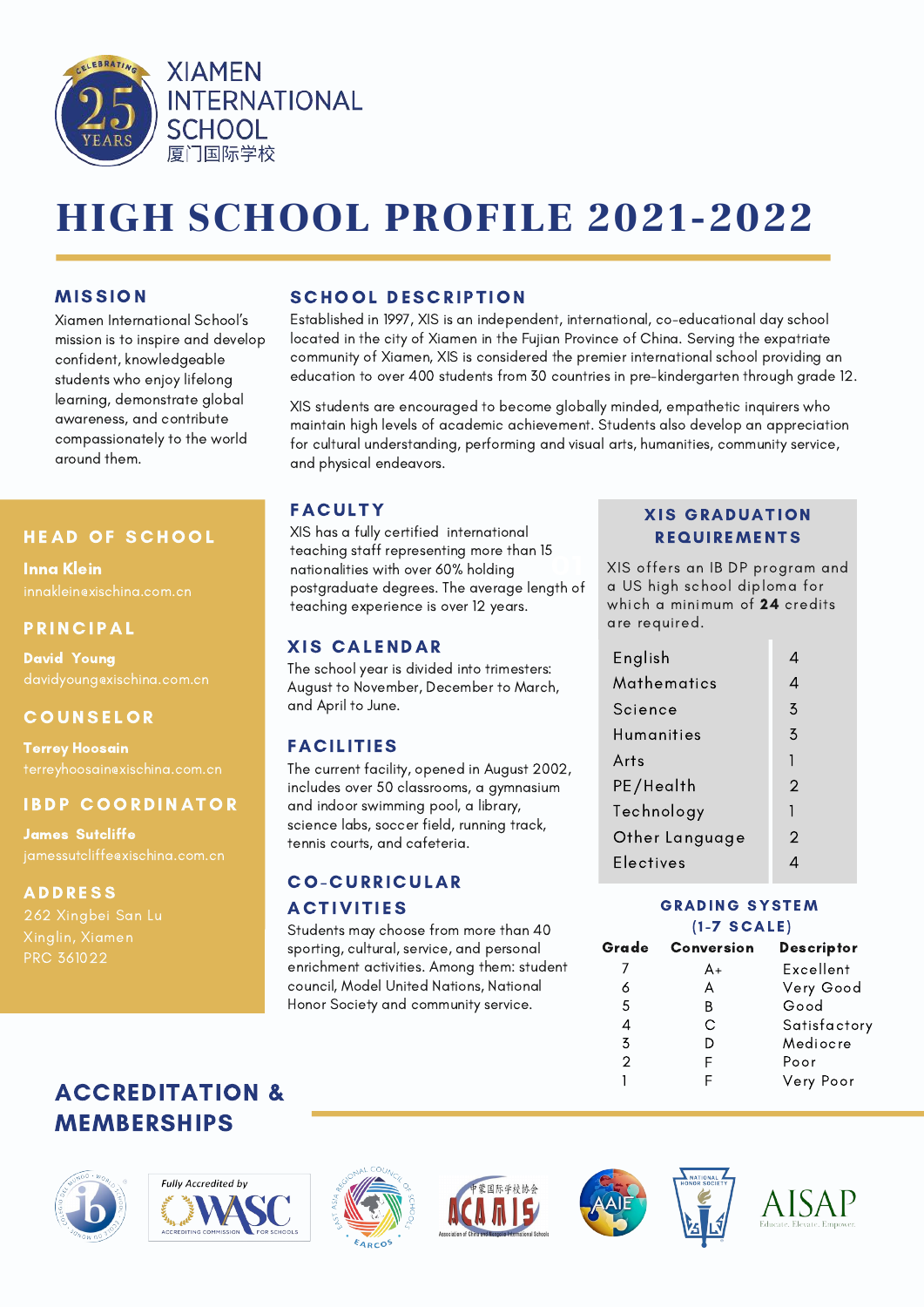

#### CURRICULUM & ACCREDITATION IB DIPLOMA PROGRAM

XIS is a fully authorized IB World School, offering the Primary Years (Grades PK-5), Middle Years (Grades 6-10) and Diploma (Grades 11-12) Programs. The school has been accredited by the Western Association of Schools and Colleges (WASC) since 2001. The language of instruction is English.

#### The IB Diploma Program is an academically challenging two-year preuniversity program. XIS has offered the IB Diploma Program since August 2006; it develops students who flexibly apply skills, knowledge, and concepts to unfamiliar situations and who are open to new perspectives and can solve problems in innovative ways. Graduates of XIS are equipped with the ability to think both critically and creatively in an increasingly technological and global society. Enrollment in the DP program is open to all students.

# **XIS COURSE OFFERINGS**

| <b>Subject Group</b>                                                                                                              | <b>MYP</b>                                                                                                                                                                                           | <b>DP</b>                                                                                                                                                   |  |
|-----------------------------------------------------------------------------------------------------------------------------------|------------------------------------------------------------------------------------------------------------------------------------------------------------------------------------------------------|-------------------------------------------------------------------------------------------------------------------------------------------------------------|--|
| Language A<br>(Studies in Language and Literature)                                                                                | English Language & Literature<br>Mandarin Language & Literature<br>Korean Language & Literature                                                                                                      | English Language & Literature SL/HL<br>Mandarin Language & Lit. SL/HL<br>Korean Language & Lit. SL/HL<br>School Supported Self-Taught: Dutch &<br>Arabic SL |  |
| Language B                                                                                                                        | <b>English Acquisition</b>                                                                                                                                                                           | Mandarin B ab initio                                                                                                                                        |  |
| (Language Acquisition)                                                                                                            | Mandarin Acquisition                                                                                                                                                                                 | Mandarin B SL<br>French B ab initio (Pamoja online)                                                                                                         |  |
| <b>Humanities</b>                                                                                                                 | <b>Business Management SL/HL</b><br>Individuals & Societies (history,<br>Economics SL/HL<br>geography, civics, economics)<br>History Europe HL<br><b>ITGS SL/HL</b><br>Psychology HL (Pamoja online) |                                                                                                                                                             |  |
| Mathematics                                                                                                                       | Integrated Mathematics: Standard and<br>Extended levels                                                                                                                                              | Mathematics A & I SL<br>Mathematics A & A HL                                                                                                                |  |
| <b>Science &amp; Technology</b>                                                                                                   | Integrated Science<br>Design Technology                                                                                                                                                              | Biology SL/HL<br>Chemistry SL/HL<br>Physics SL/HL                                                                                                           |  |
| <b>The Arts</b>                                                                                                                   | Visual Arts<br>Music                                                                                                                                                                                 | Visual Arts SL/HL<br>Music SL/HL<br>Film SL/HL (Pamoja online)                                                                                              |  |
| <b>Physical Education</b>                                                                                                         | Physical Education & Health                                                                                                                                                                          |                                                                                                                                                             |  |
| <b>The CORE</b><br>1. Oriental Holl and the first terms of the first terms of the first terms of the first terms of the first ter | Creativity, Action, & Service<br>Personal Project (self-directed inquiry<br>within a global context)                                                                                                 | Extended Essay (independent research-<br>4,000 words)<br>Theory of Knowledge<br>Creativity, Activity, Service                                               |  |

SL: Standard Level ; HL: Higher Level study

# XIS IB DIPLOMA RESULTS

|                                  | <b>XIS Class</b><br>of 2019 | <b>XIS Class</b><br>of 2020 | <b>XIS Class</b><br>of 2021 | Worldwide<br>Avg. 2021 |
|----------------------------------|-----------------------------|-----------------------------|-----------------------------|------------------------|
| <b>Pass Rate</b>                 | 89%                         | 94%                         | 100%                        | 89%                    |
| Avg. DP Total                    | 28                          | 33                          | 37.2                        | 33                     |
| Avg. Grade                       | 4.5                         | 5.3                         | 5.9                         | 5.2                    |
| % w/Bilingual<br><b>Diplomas</b> | 91%                         | 63%                         | 61%                         | 27%                    |

# CLASS OF 2020 SAT SCORES

# (MEAN) SUMMARY

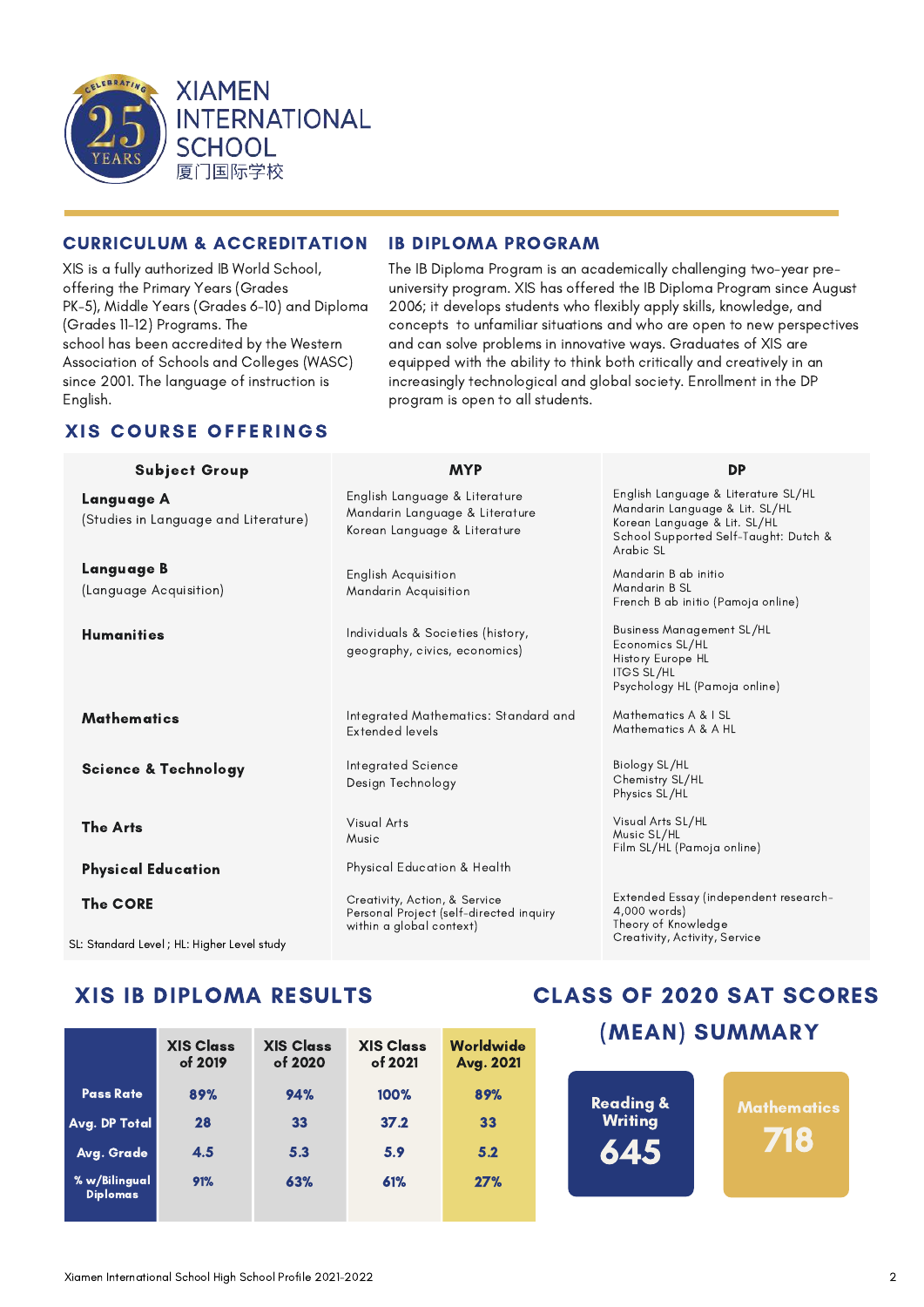

# University Acceptances: 2016-2021

**INTERNATIONAL** 

**XIAMEN** 

**SCHOOL** 厦门国际学校

#### THE UNITED STATES

Alliant International University Amherst College American University Arizona State University Art Institute Chicago Babson College Berklee College of Music Binghamton University Birmingham Southern College Boston College Boston University Carnegie Mellon University California College of the Arts California State University Long Beach Cleveland State University Chapman University College of William & Mary Cornell University Coventry University Denison University Drexel University Emory University Farleigh Dickinson Fordham University Georgia Institute of Technology George Washington University Grinnell College Harvard University Hofstra University Indiana University, Bloomington Iowa State University Johns Hopkins University Loyola Marymount University Loyola University, Chicago Maryland Institute College of Art Michigan State University New York University Northeastern University Pace University Parson's School of Design Penn State University Penn State, Behrend Pepperdine University Pratt Institute Purdue University

Reed College Rice University Rochester Institute of Technology Rose-Hulman Institute of Technology Rutgers University San Francisco State University Sarah Lawrence College Schiller University School of Visual Arts, NY Southern California Institute of Architecture (Sci-Arc) St. Johns University, Newark Stanford University State University of New York, Albany Syracuse University Texas A&M University Tufts University Tulane University University of Arizona University of Buffalo University of California, Berkeley University of California, Davis University of California, Irvine University of California, Los Angeles University of California, Santa Barbara University of California, San Diego University of Cincinnati University of Illinois at Urbana-Champaign University of Kansas University of Kentucky University of Massachusetts, Amherst University of Miami, Oxford University of Minnesota University of New York, Binghamton State University of New York at Plattsburgh University of New York-Stony Brook University of North Carolina-Chapel Hill University of Pittsburgh University of Rochester University of San Diego University of San Francisco University of Southern California University of Vermont University of Texas-Austin

University of Virginia University of Washington University of Wisconsin, Madison Virginia Polytechnic & State University Washington University at St. Louis Wooster College, Ohio

#### ASIA

Beijing University Beijing Foreign Studies University Beijing Institute of Technology Broward College, Singapore Chinese University of Hong Kong Delin Institute of Technology, Tapei Hong Kong Polytechnic University Jimei University, Xiamen Korea University, Seoul Lingnan University, Hong Kong Monash University, Ningbo Nottingham University, Ningbo Ritsumeikan Asia Pacific University, Japan Ritsumeikan University, Kyoto Seoul National University Sogang University, Seoul South China University of Technology Sungkyunkwan University, Seoul Tsinghua University, Beijing University of Hong Kong University of International Business and Economics, Beijing University of Macau Xiamen University, Xiamen Xi'an Jiaotong/Liverpool University, Suzhou Yonsei University Seoul Mumbai University